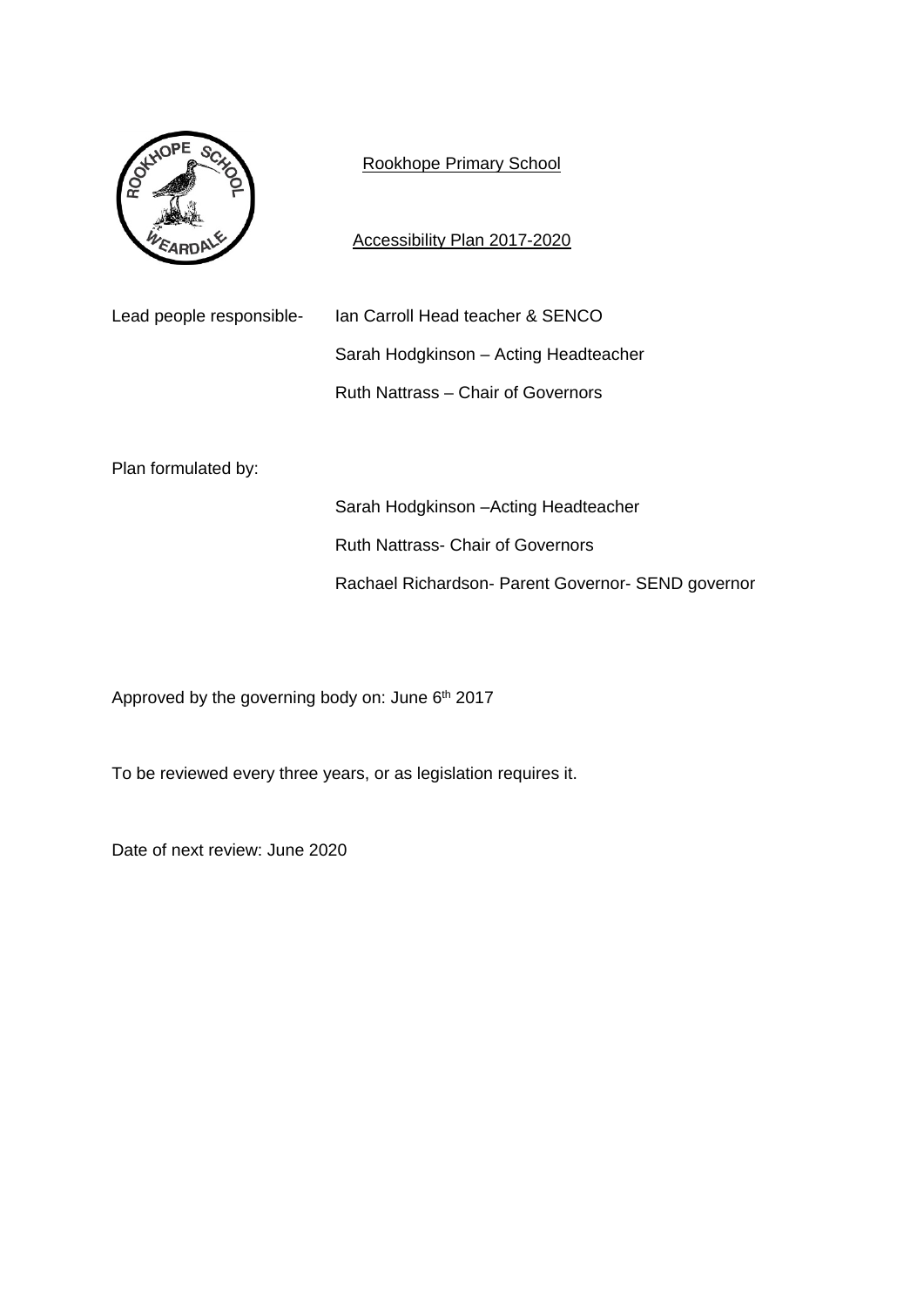## Vision statement

Rookhope Primary School's vision is to increase the accessibility to our school over time, for all stakeholders, including pupils, parents, governors, staff and members of the community. We aim where possible to take reasonable steps to ensure equality for all, regardless of any special need or disability.

## Purpose of Rookhope Primary School's Accessibility plan

This plan identifies the current barriers to access for all in our school and the action required in order to improve the accessibility for all. It aims to increase access to the physical environment of the school and the curriculum and ensure equality with regards to the access of information.

The content of this document will be shared with the governing body, staff and all relevant stakeholders and reviewed annually, to ensure that members of the school community have an increased awareness of disability issues and the opportunity to receive the necessary training.

## Links to other documentation

This plan should be considered in conjunction with the following policies:

Health and safety; medical needs policy; SEND policy; equality policy

## Definition of disability

Section 6 of the Equality Act 2010 says that a person has a disability if the person:

- Has a physical or mental impairment, **and**
- The impairment has a substantial and long-term adverse effect on the person's ability to carry our normal day-to-day activities

## Current accessibility arrangements in place

Rookhope Primary School has experience of supporting children with many disabilities and special education needs such as: ASD/Autism, SpLD, social and communication difficulties and asthma.

When children enter school with specific disabilities, the school contacts the LA professionals for assessments, support and guidance for the school and parents. We have a small minority of children who have asthma and all staff are aware of these children. Inhalers are kept in the locked cabinet in the resource room and a record of use is noted.

Some children and staff have allergies or food intolerances. It is the responsibility of all members of the school community to be aware and act accordingly.

All medical information is collated and available to staff. All school staff hold current First Aid certificates and these are reviewed regularly.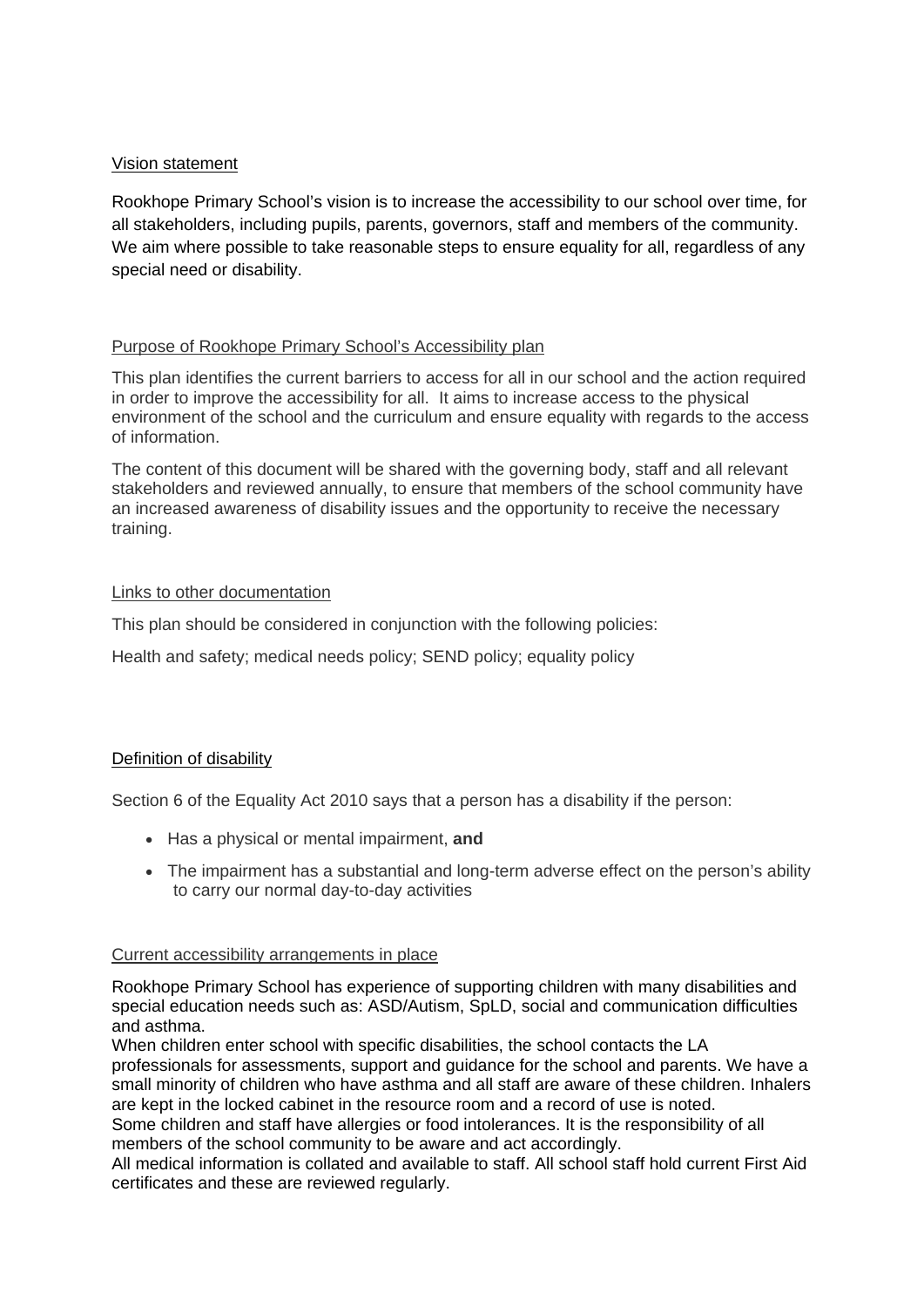All medication is kept in a central safe and secure place which has easy access for First Aiders and staff members. Administration of Medicines consent forms are filled in by parents outlining the illness and amount and time of medication. All medication that is given is recorded.

#### Legal background

The Equality Act 2010 replaced all existing equality legislation, including the Disability Discrimination Act.

This act requires schools to have an accessibility plan aimed at:

- Increasing the extent to which disabled pupils can participate in the curriculum, which includes teaching and learning and the wider curriculum of school, such as participation in school visits and after school clubs.
- Improving the physical environment of schools to enable disabled pupils to take better advantage of education, benefits, facilities and services provided
- Improving the availability of accessible information to all stakeholders, which includes providing information such as newsletters, timetables, worksheets in alternative formats.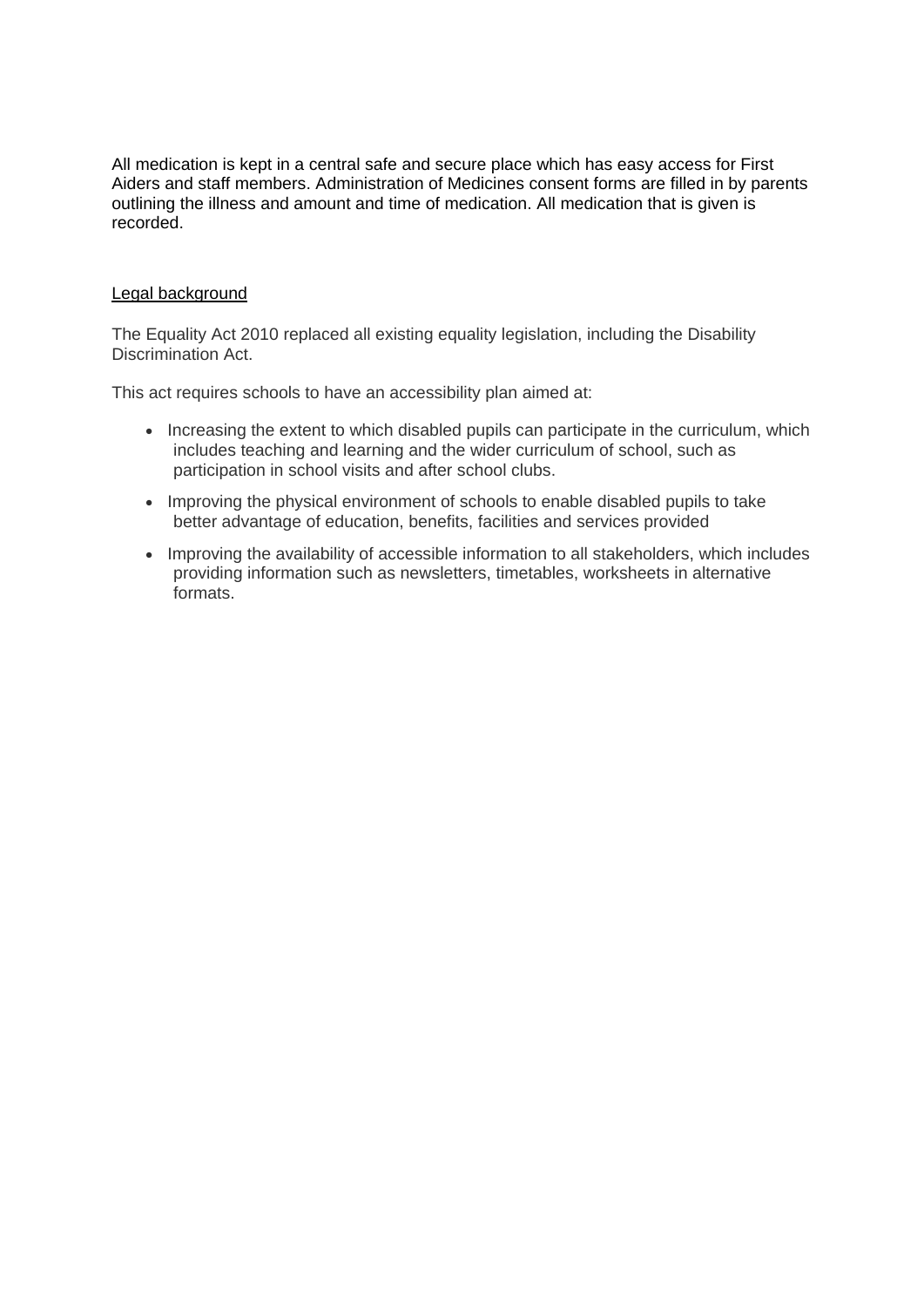## Accessibility plan 2017 -2020 Aims and objectives

| Aim                    | Targets                                                                                                                                            | Strategies                                                                                                                                  | Outcome                                                                                                                                                            | Timescale                         | Person responsible    |
|------------------------|----------------------------------------------------------------------------------------------------------------------------------------------------|---------------------------------------------------------------------------------------------------------------------------------------------|--------------------------------------------------------------------------------------------------------------------------------------------------------------------|-----------------------------------|-----------------------|
| Equality and inclusion | To ensure that the<br>accessibility plan<br>becomes an annual<br>item at governors<br>meetings                                                     | Clerk to governors to<br>add to agenda on an<br>annual basis                                                                                | Adherence to<br>legislation                                                                                                                                        | Ongoing                           | HT/clerk to governors |
|                        | To improve staff<br>awareness of disability<br>issues.                                                                                             | Review staff training<br>needs and ensure that<br>relevant CPD is<br>provided to meet the<br>SEND and disability<br>requirements of pupils. | Increased staff<br>confidence and<br>awareness of disability<br>issues                                                                                             | Ongoing                           | HT/ SENCo             |
|                        | To ensure that all<br>policies consider the<br>implications of disability<br>access                                                                | Consider during policy<br>reviews                                                                                                           | Policies reflect current<br>legislation                                                                                                                            | Ongoing                           | HT & Governing body   |
| Curriculum             | To continue to provide<br>relevant staff CPD to<br>ensure needs of SEND<br>pupils are met                                                          | SENCO to review pupil<br>needs and identify<br>appropriate CPD for<br>colleagues to attend                                                  | Pupils with SEND<br>receive appropriate<br>access to the<br>curriculum, to reflect<br>the needs of all pupils<br>eg: intervention<br>strategies for SpLD<br>pupils | Ongoing                           | All staff             |
|                        | Provision of<br>appropriate resources<br>and equipment to aid<br>communication and<br>access to the<br>curriculum e.g. writing<br>slopes, coloured | Obtain advice and<br>guidance from Learning<br>support services                                                                             | Increased access for<br>SEND pupils                                                                                                                                | Ongoing, driven by<br>pupil needs | HT & SENCo            |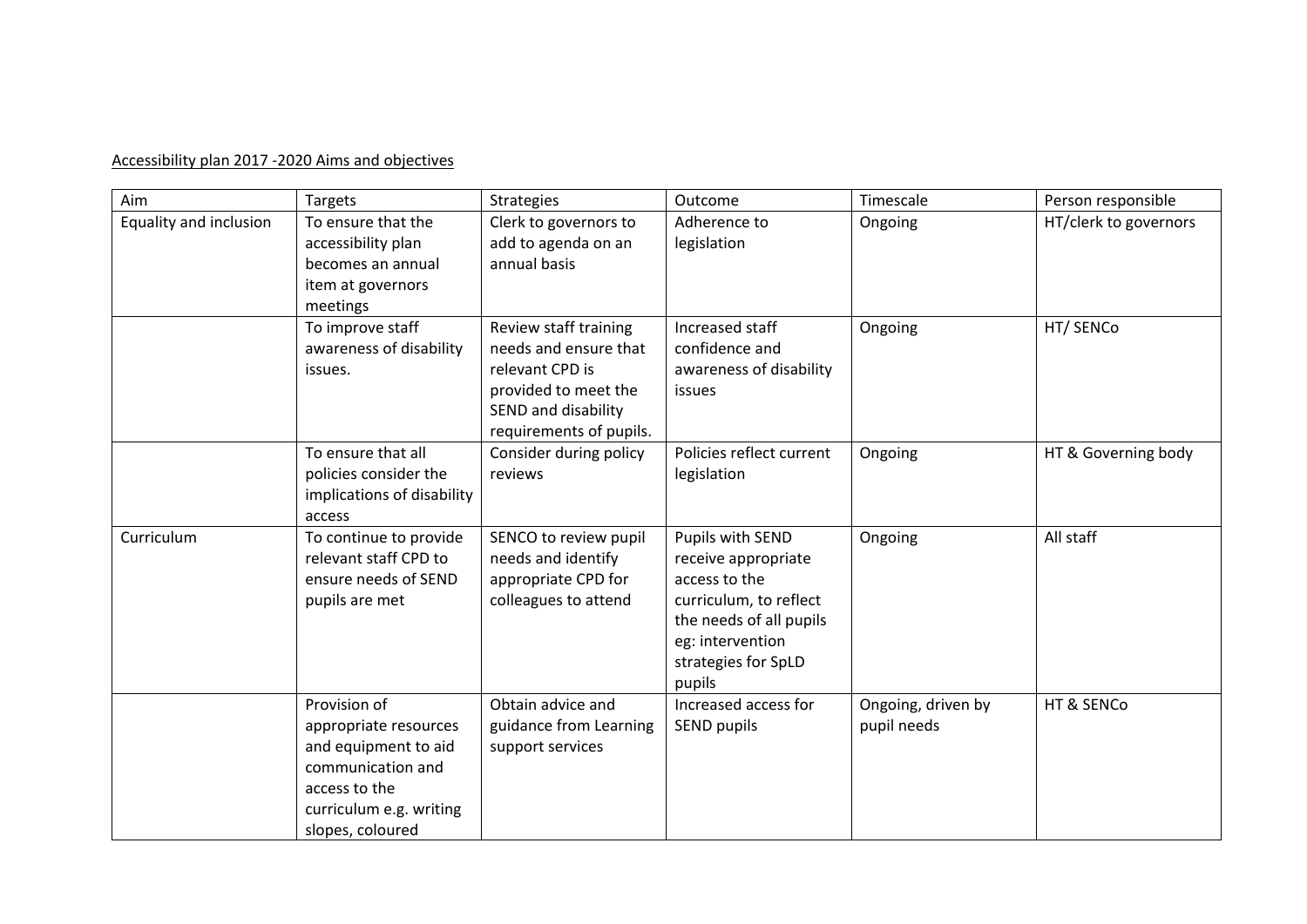|               | overlays, adapted<br>computer software,<br>voice recognition<br>software                                                                 |                                                                                                                                                                                                                                                           |                                                                                                                |                                   |                                  |
|---------------|------------------------------------------------------------------------------------------------------------------------------------------|-----------------------------------------------------------------------------------------------------------------------------------------------------------------------------------------------------------------------------------------------------------|----------------------------------------------------------------------------------------------------------------|-----------------------------------|----------------------------------|
|               | To ensure that all<br>children are able to<br>access all out of hours<br>activities e.g. trips,<br>residential visits                    | Review provision to<br>ensure compliance with<br>legislation                                                                                                                                                                                              | Increased access to all<br>school activities                                                                   | Ongoing, driven by<br>pupil needs | HT & SENCo                       |
|               | To meet the needs of<br>individuals during<br>statutory assessments                                                                      | Ensure that current<br>arrangements in ARA<br>booklets are<br>implemented and that<br>necessary modifications<br>are made for those<br>pupils with SEND, in<br>compliance with<br>current legislation eg<br>MLP papers, extra time<br>allowances, readers | Barriers to learning will<br>be removed or reduced,<br>enabling children to<br>achieve their full<br>potential | Ongoing                           | HT & assessment co-<br>ordinator |
| Communication | To ensure that all<br>parents and members<br>of the school<br>community can access<br>information                                        | Information to be<br>provided in alternative<br>formats as necessary<br>e.g. e-mail, website,<br>Facebook page, verbal<br>communication. Gain<br>parent/carers views as<br>to how they prefer to<br>receive information                                   | Improved access to<br>information                                                                              | Ongoing                           | HT/ admin assistant              |
|               | To ensure that parents<br>who are unable to<br>attend school because<br>of a disability, can<br>access parents'<br>consultation sessions | Staff to hold<br>consultations by phone<br>or send home written<br>information e.g. home-<br>school link notebook                                                                                                                                         | All parents are regularly<br>updated regarding<br>children's progress,<br>regardless of physical<br>barriers   | ongoing                           | All staff                        |